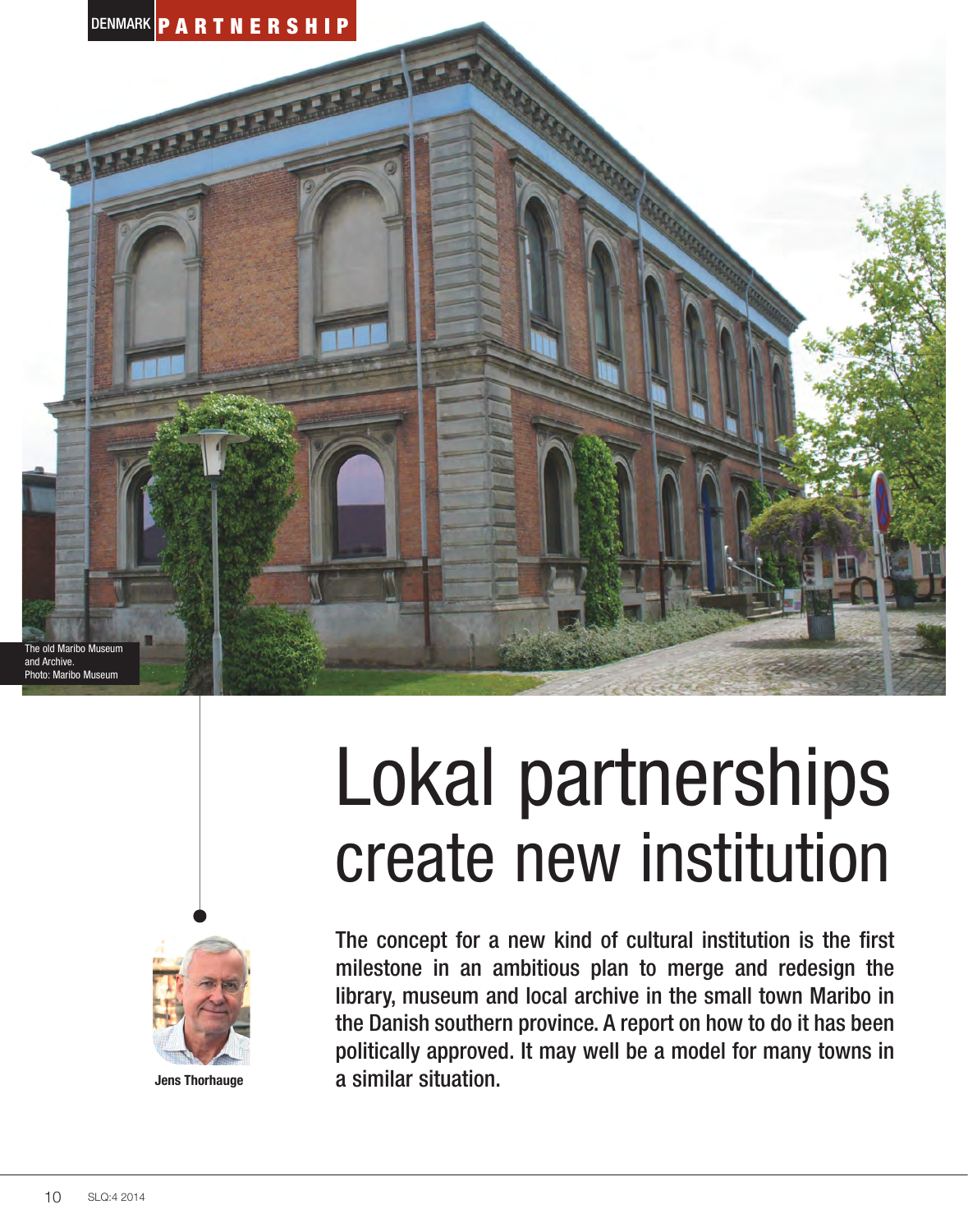

You take an old museum, a local archive, an old library - and a professionel partnership and create a vision for a new kind of cultural institution >>

Maribo is a unique but stagnating town and a clear example of a small town suffering from decrease in number of citizens (5,000 inhabitants).

Maribo is situated on the island of Lolland in the southern part of Denmark. And though the island is connected to the mainland by bridges, it is part of 'peripheral' Denmark where jobs and offers are shrinking, real estate is difficult to sell, and higher education does not exist.

#### Oldest public library

Local industries often close down, merge or move. The farming is highly automated and new jobs must be invented. Or you must create real fine living conditions to make the town attractive. Maribo is doing that. And the town is special by the fact that since the middle ages it has been hosting one of Denmark's 10 cathedrals. For centuries Maribo has thus been a cultural centre in spite of its size. One of its spectacular institutions is a cultural museum from 1890, built with national ambitions, but today only open three days a week for five hours.

The local library is actually the oldest public library in Denmark with more than two hundred years of history, and it's a library that has up until present time been ambitious and striving to keep the highest professional standard. The town is old, well maintained and authentic and the surrounding nature beautiful. But the fact is that the town is shrinking or at the best stagnating.

## What scenarios could you establish?

The museum was founded on local private donations, and the local interest therefore enormous. Likewise, the library and the local archives are institutions that citizens are proud of and they hold rich collections. In short, the situation is that Maribo is a borough with rich cultural heritage and strong traditions to be maintained and developed under difficult economic conditions.

In the worst scenario the library, museum and archives in Maribo can look forward to ongoing cuts and shrinking and consequently few materials and mental resources to implement necessary innovations and keep pace with digital demands and new user behaviour. What alternatives could one imagine?

#### A radical vision

In dialogue the professionals from each institution created an idea of merging the three institutions into one: move together into the old museum, renovate and rebuild it for future needs and give up the venues of the library and the archives.

The idea was developed into a vision to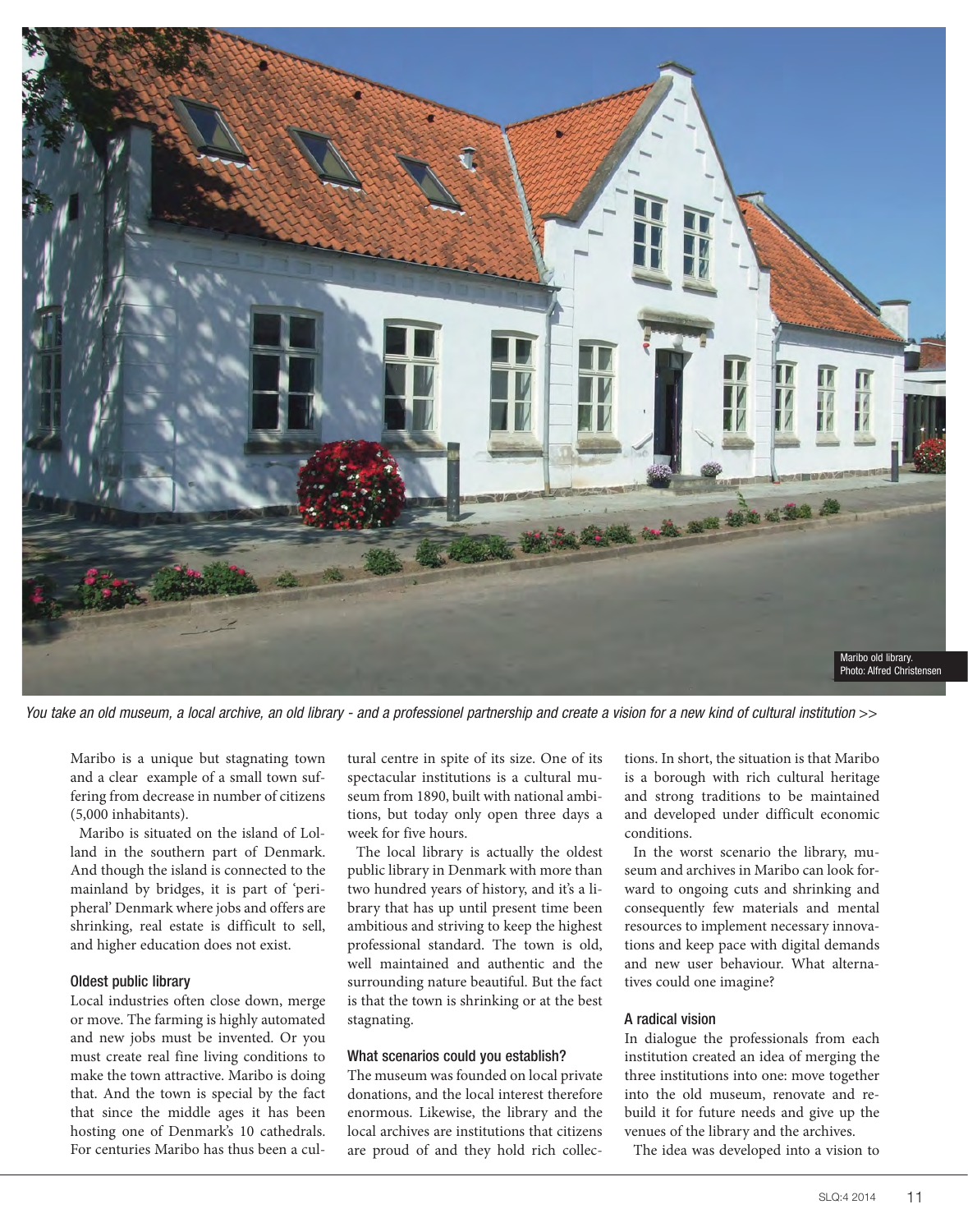



create a new kind of community centre. The main principle of the centre should be extreme openness, extended cooperation with local partners and volunteers, redesign of the parking lot and the bus stop outside the museum, turning them into a new open city space inviting to outdoor activities and presenting some of the offers inside the house.

## The four space model

The vision was also to design the space with inspiration from the Danish 4-Space model developed to further a new library concept based on space for learning, inspiration, meetings and performance of the users.

The ideas were presented to the City Council. The council approved with enthusiasm and decided to start a proper planning and establish a working party including a consultant and an architect. The Danish Agency for Culture supported the project with means from its Development Pool. The report is now completed, approved and the process to raise the estimated 3mil. euro to redesign the building has begun.

## Dramatic changes in concept

A main inspiration for the new centre is the local open library which is open from 7 to 22. The museum is part of a number of merged museums containing some unique collections, but also similar collections to those that you might find in several other Danish cultural museums. To merge the three and house them in the museum demands a shift in paradigm.

The permanent museum collection must be replaced by new kinds of temporary exhibitions, the items displayed in con-